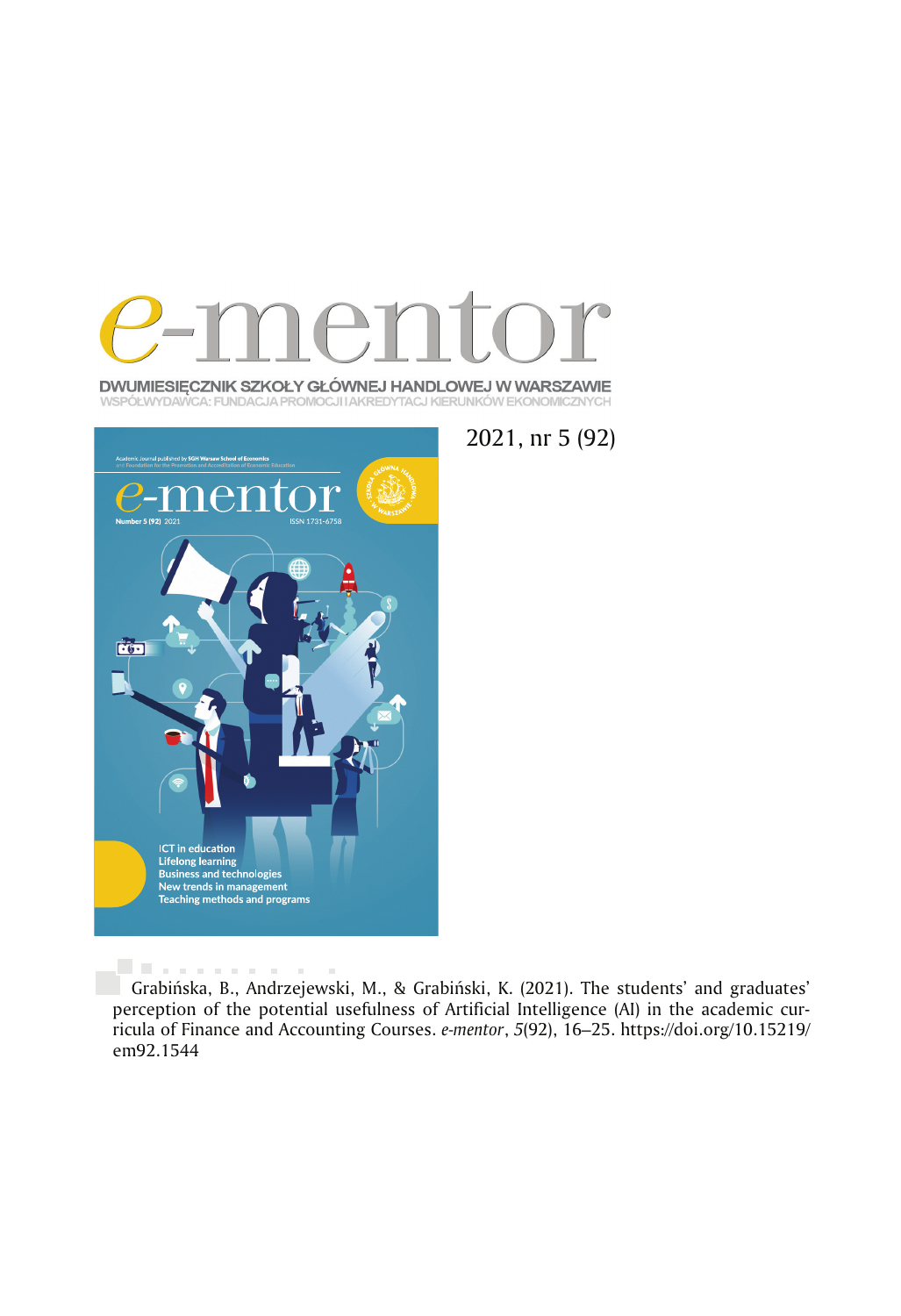

*Barbara Grabińska*



*Mariusz Andrzejewski*



*Konrad Grabiński*

# The students' and graduates' perception of the potential usefulness of Artificial Intelligence (AI) in the academic curricula of Finance and Accounting Courses

## **Abstract**

The application of computer-based technologies in academic education has at least three decades of history and experience. In some study fields, it has been present since the very beginning, while in others it has become a necessity only in recent years. The ongoing technological revolution is disrupting the traditional professions with fundamental changes and – in some cases – even with the threat of disappearance of jobs. The finance and accounting professions are expected to undergo a technological change in the near future. While the changes are visible at the corporate level, university education seems to lag one step behind. We conducted a study among the students and graduates of the finance and accounting line of studies at the Cracow University of Economics. Using regression analysis, we investigate the perception of the usefulness of courses providing knowledge on new technologies like Artificial Intelligence (AI). We use a unique Polish setting, which is a leader in terms of outsourcing services. Our findings show that both students and graduates are aware of the importance of technological change. The courses teaching basic subjects are essential, but the current expectations are much higher in terms of the application of new technology based on AI in finance and accounting.

Keywords: higher education, finance and accounting education, student preferences, university curricula, Artificial Intelligence

## Introduction

The technological revolution is disrupting traditional professions with fundamental change and, in some cases, even with the threat of evaporation. In some sectors, computer-based technologies are well established, while in others, rapid progress has just gained momentum (OECD, 2017). This applies for instance to engineering, management, health services (doctors), pharmacy, security services, retail services, the military sector (soldiers), and accounting and finance. A very important element of support in this aspect is academic education, which may embrace the change and prepare the younger generation for future challenges. For example, engineering studies have been based for many years on computer technologies. In the case of other study fields like finance and accounting, the exploitation of computer-based technologies, especially Artificial Intelligence (AI)-related courses, has not been extensive so far. However, this is deemed to be changed as skills related to AI appear to be in demand across many sectors of the economy.

We have chosen education aimed at finance and accounting professions as our focal point because it is expected to undergo fundamental technological changes in the near future. The role of new technologies, especially Artificial Intelligence, is raised in this context by many experts (Goldstein, 2005; Hwang et al., 2020; Yap & Drye, 2018; Zawacki-Richter et al., 2019). Consequently, the requirements of employers

Barbara Grabińska, Cracow University of Economics, Poland, **D**https://orcid.org/0000-0003-4425-0530 Mariusz Andrzejewski, Cracow University of Economics, Poland, **b** https://orcid.org/0000-0002-1014-4396 Konrad Grabiński, Cracow University of Economics, Poland, **D**https://orcid.org/0000-0002-1071-3317

. . . . . . . .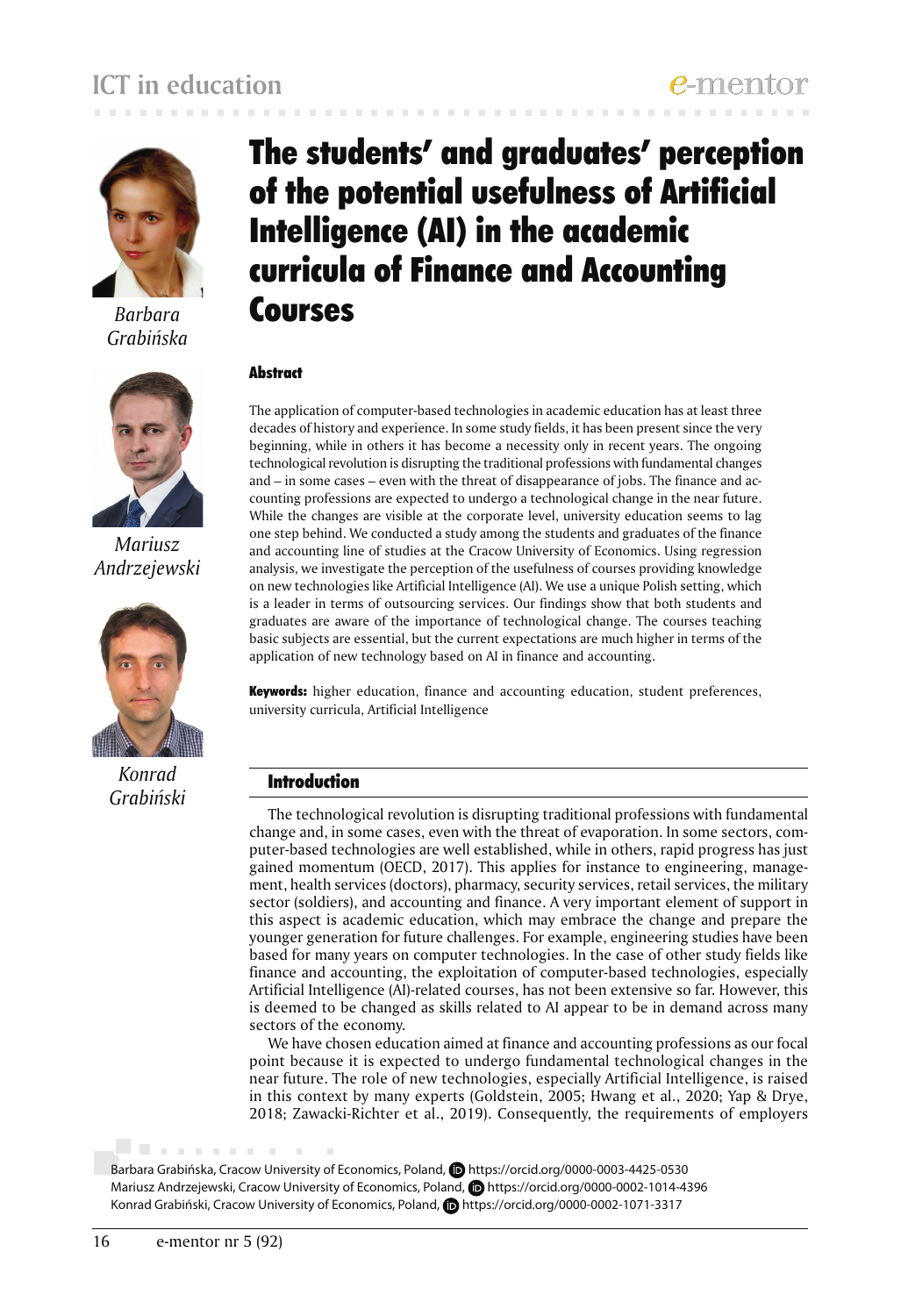regarding the expected competencies and skills of job applicants are changing. As indicated by Squicciarini and Nachtigall (2021), the sector of "Financial and Insurance Activities" (together with "Information and Communication" and "Professional, Scientific and Technical Activities") is among the most AI-intensive jobs.

. . . . . .

Unfortunately, higher education curricula lag behind this change. As the EU reports on education prospects, while universities enhance their graduates' employability, their curricula tend to adapt slowly to the labour market's changing needs (European Commission, 2012, 2018). University policymakers often underestimate the importance of technological change. They are sometimes unaware of which technology, skills, and competencies are or will be crucial in the near future for a given profession and related field of study. We aim to identify key computer-based technologies which are not yet but should be adopted in the university curricula in the context of finance and accounting courses. We are doing this by preparing and analyzing the questionnaire performed on current students and graduates of the Cracow University of Economics. We compare the current students and graduates' results to show how the perception has changed after several years of working experience. We assume the graduates' professional experience may reveal the shortcomings of academic curricula regarding the requirements of accounting and finance professions. Graduates' perception is also a good signpost showing which competencies and skills are the most needed in the labour market but were not provided in the university curricula.

Firstly, we conjecture that graduates with a long professional experience working in the international environment are more inclined to seek knowledge on the newest technologies. For that reason, we have chosen AI as the most modern and revolutionary technology, encompassing numerous subcategories of technology. Secondly, we hypothesize that graduates are more inclined to learn about AI than current students. In the same vein, the results suggest that graduates appreciate more knowledge and skills on AI technology in comparison to students.

The study focuses on students and graduates' perspectives, whether technological change is necessary, and how it should be reflected in the university curriculum. Al-Htaybat et al. (2018) performed a similar study in terms of the concept. However, it was based on educators' perceptions. We extend this line of reasoning by adding the students and graduates' perspectives.

The paper is organized as follows. We start with a literature review describing key technologies related to the accounting and finance profession. This is followed by the relevant theories in the context of implementing AI technologies in the university curricula. Next, we present sample selection, research design, and results, and we conclude the paper by presenting discussion points and closing remarks.

## New technologies driving fundamental change in the accounting and finance professions

The accounting and finance professions are undergoing fundamental changes driven by many factors, one of which is the emergence and application of new technologies. Interviews with finance and accounting graduates and conducted questionnaires show that some of them appear repeatedly. Expert systems, robotics, machine learning, big data, data mining, and artificial intelligence are the terms mentioned most often. In the academic curricula, in terms of technology, what can be found are computer spreadsheets (i.e. MS Excel) and expert systems, but rarely any other new computer-based technology. Spreadsheets and expert systems are well known in education and do not need additional explanation. The other terms are not easily defined, and sometimes the difference is difficult to grasp. We have defined those terms from the perspective of their applications in the accounting and finance professions.

AI is defined as the process through which computers and programs perform tasks by simulating intelligent human behaviours by learning from experience and adjusting to new information. Vetter (2021) notes that AI is a term of broad meaning. Literature differentiates between broad and narrow AI. To date *broad AI* is still at the theoretical or even sci-fi level. In the *narrow* sense, AI refers to computers' ability to perform specific tasks and the aim of increasing organizational efficiency through automation. The most frequently cited examples of AI applications demonstrated in literature (Duan et al., 2019) are decision-making, analysis, estimation, judgments, predictions, natural language processing, recommendation, and inference. Nowadays, the main "product" of AI is *intelligent services*, simulating human behaviour (Hwang et al., 2020). These are used in such distant fields as medicine and financial services.

Patrick (2020) provides the following example of a simple calculator and image-recognition technology to understand the essential principle of AI. The calculator performs simple mathematical calculations and, by doing that, emulates human behaviour and potentially meets the definition of AI. However, a human must provide input and select a proper function to perform calculations. In the case of image-recognition technology, the AI program scans a parking lot, differentiates between cars and motorcycles, and provides accurate counts of each category. The task requires identifying the shapes and characteristics of the vehicles, so it involves intelligent decision-making. Petkov (2020) formulates the definition of AI from the accounting perspective as a system that can perform some of the accounting tasks normally requiring human intelligence. The main job of AI in accounting is to learn from company operations. Based on that, AI is expected to identify, sort and process information aimed at forming accounting judgments and estimates, which forms a decision-making process.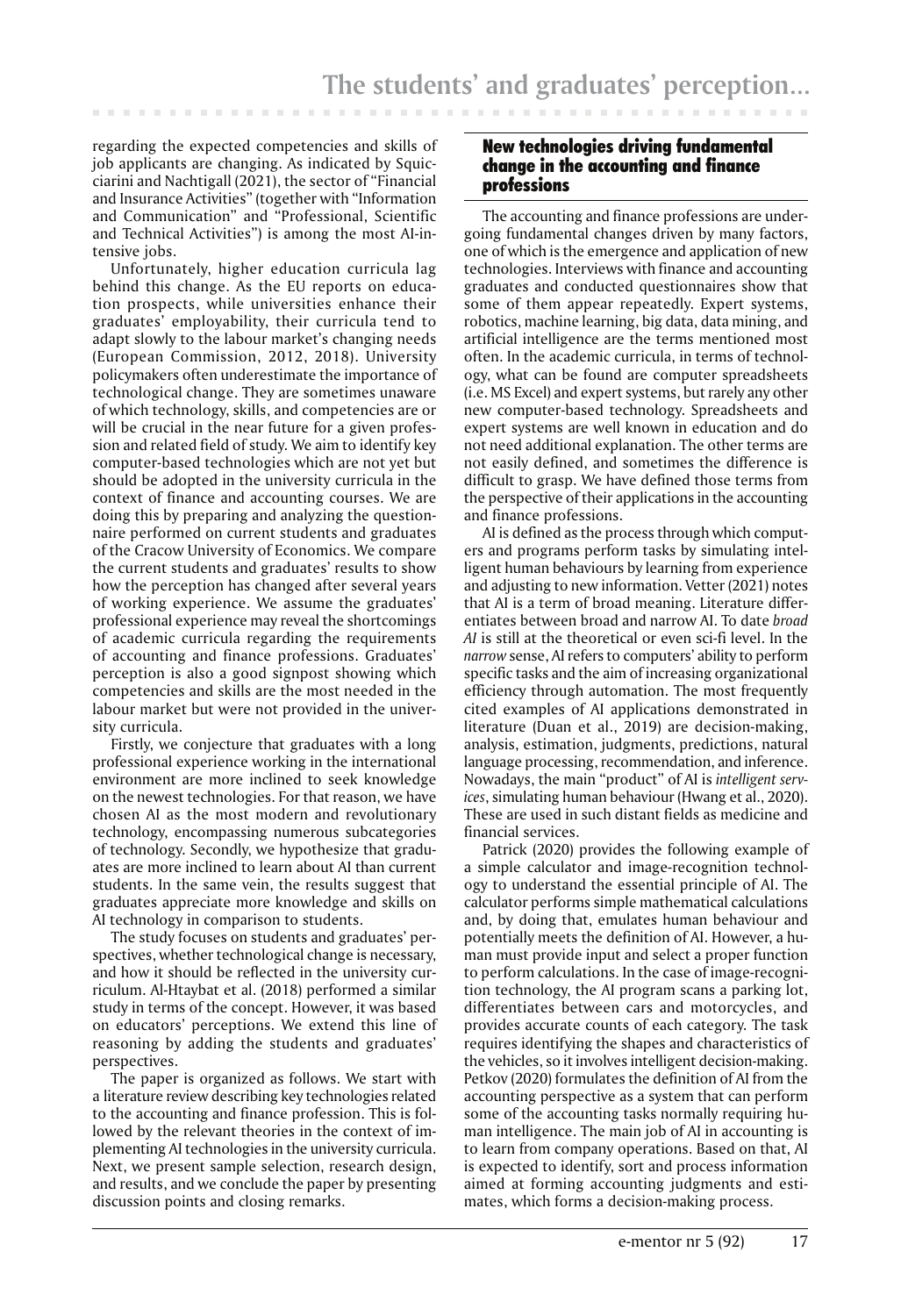**ICT in education**

Nowadays, AI technology is gaining momentum in transforming business, providing even more useful technologies like AI security, the democratization of technology, hyper-automation and deep learning techniques like image recognition, voice recognition, and natural language processing. Some of them are of special importance for accounting and finance, including machine learning, robotics, big data, etc., which can be perceived as derivation technologies growing out of the common core.

Importantly, AI is predicted to have a huge impact on the labour market, creating opportunities and threats to jobs. On the one hand, it is expected to complement individuals in some tasks and generate demand for new highly specialized jobs, but on the other, it is expected to replace humans in some operations, transform the system of work organization, and create challenges in terms of new skills and competencies expected from the employee. According to a PwC Report by Hawksworth et al. (2018), 30% of jobs across 29 studied countries will be at risk of automation by 2030. The sector breakdown presented in this report indicates that the financial and insurance industry is facing a significant risk of individuals being replaced by technologies. Analyzing the impact of automation on international job markets, Hawksworth et al. (2018) identify three waves. The first one – algorithmic wave (up until the early 2020s.) – is based on automation of basic computational tasks and simple analysis of structured data, which is expected to affect the financial services sector. The second – augmentation wave (up until the late 2020s.) – will affect clerical support and decision-making and robotic tasks in semi-controlled environments. The last – autonomous wave (up until the mid-2030s.) – is based on automation of manual tasks requiring dexterity and problem-solving tasks in a dynamic realworld situation, like construction and transportation. Different countries and industries are predicted to be affected by automation to varying degrees. Financial services stand out as a sector with a high potential for automation in the first wave. It will be exposed to the application of algorithms outperforming humans in a wide range of tasks, including pure data analysis. Differences between countries' potential job automation rates are determined mainly by the structure of the national economy and average level of education, with lower rates for Nordic and some East Asian countries, which already have a relatively high level of automation, and higher rates for Eastern European countries with less advanced industrial production.

Frey and Osborne (2017) assessed what recent technological progress based on computerization and AI is likely to mean for the future of employment in the United States. They ranked and categorized occupations according to their susceptibility to automation. Using a Gaussian process classifier, they estimated the probability of computerization of 702 detailed occupations in the US. According to their estimates, around 47% of total employment is in the high-risk category, which means that they could be automated over the next decade or two. Among jobs, the most susceptible

for computerization are accountants and auditors as well as bookkeeping, accounting, and auditing clerks, with an estimated probability of 0.94 and 0.98, respectively. For other professions in the financial sector, the risk seems to be lower, for example an estimated probability of 0.016 for securities, commodities, and financial services sales agents; 0.069 for financial managers; 0.23 for financial analysts; and 0.33 for financial specialists.

Moreover, the authors provided evidence that the higher the level of education, the lower the risk of computerization. The truly important factor is the nature of employment. Computer substitution is highly probable when it comes to both cognitive and manual tasks, which are routine. At the same time, non-routine tasks are very difficult to replace (Autor et al., 2003). From this perspective, proper education is very important in making the least harmful technological change for the labour market. Academic curricula should address transformations that are predicted to reshape the future labour market. Adequate preparation of future employees and constant reskilling and retraining of the existing workforce are key functions of employers and educational institutions.

Robotics is another term for technology getting attention in accounting and finance. It is a subset of AI technology and is understood as robotic automation software solutions applied to repetitive tasks in finance and accounting departments (Ashok et al., 2019). Robotic Process Automation (RPA) and Robotic Desktop Automation (RDA) are employed to facilitate the processing of sales and financial transactions, managing data, preparing financial reports, monitoring, or communicating between different systems (Seasongood, 2016). RPA is designed for repetitive tasks, and does not involve contact with customers. It enables making of credit decisions, loan or insurance underwriting, payment processing, accounting data entry, or procurement. RDA is used in retail, call centres, and other operations, where an individual employee uses a dedicated robot. The main goal is to reduce the number of simple and repetitive tasks, allowing employees to allocate more time to more advanced and complex problems. Robotics allows bookkeeping automation, especially in repetitive human activities, to ensure accuracy and communication of financial information to key stakeholders. XBRL financial reporting language is one of the examples of its application.

Machine learning is technology which emerged from AI's core (Cho et al., 2020). It allows computers to learn without being explicitly programmed (Das et al., 2015). The technology is embodied in learning algorithms, which look at the data and automatically recognize patterns and trends, find documents, retrieve and process information, index documents, determine the appropriate accounting treatment, and analyze and predict market prices. Machine learning can improve the accuracy of accounting estimates (Cho et al., 2020) and construct better models in terms of predicting financial performance and bankruptcy (Bar-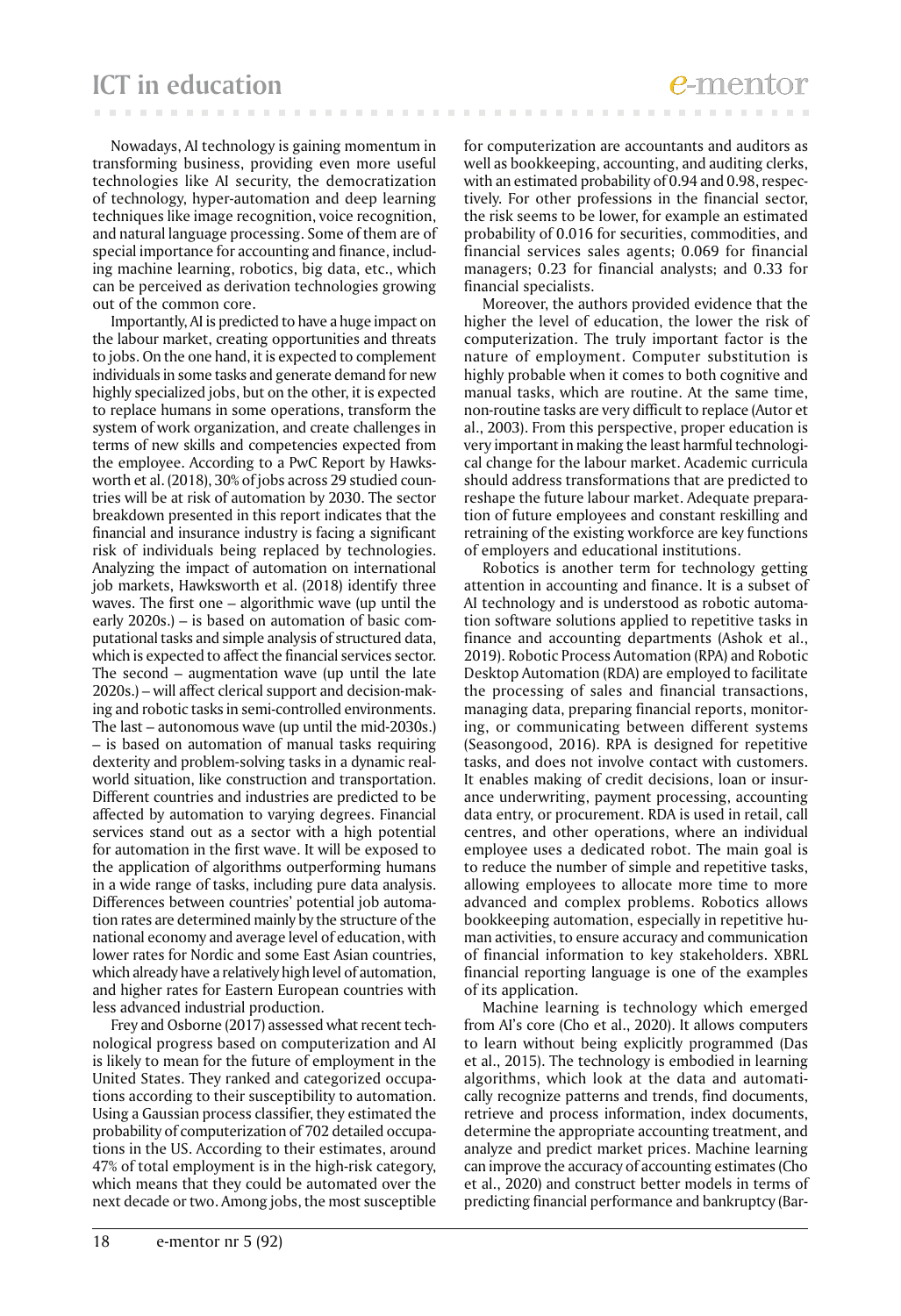boza et al., 2017; Qu et al., 2019). So far, at least several machine learning techniques have been applied to predict bankruptcy: multivariant discriminant analysis, logistics regression, the ensemble method, and neural networks (Qu et al., 2019). Other examples of machine learning are recommendations made by online stores like Amazon, Netflix, or Spotify (Patrick, 2020).

The Association to Advance Collegiate Schools of Business International (AACSB) and BIG-4 firms recommend integrating new technologies like Big Data or business analytics into the university curriculum (Sledgianowski et al., 2017), stating that they are crucial in audit, tax, risk management, consulting, and many more areas. The term *Big Data* is defined in literature through the concept of five Vs (Zhang et al., 2015). It can be decoded as massive Volume of the database, high Velocity of data added continuously, large Variety of types of data, uncertain Veracity, which addresses the issue of data accuracy and reliability, and the last one – Value, which examines the cost-benefit of collecting the data (Zhang et al., 2015). Big Data allows the designing systems of real-time financial reporting and continuous auditing. Janvrin and Watson (2017) argue that Big Data is especially important for accountants because they always try to make sense of large business data volumes, which corresponds to the anecdotal definition, which states that Big Data is "just turning a mess into meaning."

In summary, AI technologies are useful in various accounting and finance tasks like defining automatic accounting schemes, handling accounts receivables and payables, classifying accounting data, automated recording of accounting records, preparing financial reports, and auditing posted transactions and many more. Al-Htaybat et al. (2018) note that accountants, corporate managers, and regulators are no longer the only parties involved in designing finance and accounting systems. There are new augmented practices like 3D printing, which revolutionize cost accounting or blockchain technology, allowing the creation of one ledger accessible from many points within the network. AI technology is changing business models, and accounting is trying to catch up and adapt to a new situation. Krahel and Vasarhelyi (2014) note that the accounting profession is evolving from poster and preparer of information to retriever and explainer. Traditional bookkeeping is being replaced by the systematic and permanent process of understanding and concern about financial data quality and its security.

Literature provides empirical evidence that AI has a positive influence on the performance of accounting and finance systems (Chukwudi et al., 2018). In more detail, it provides empirical evidence that AI technologies help to reduce the number of mistakes in tax declarations, leading to higher tax compliance (Noga & Arnold, 2002), improve the quality of auditors' evidence processing (Rose & Rose, 2003), and help in many more ways. Bonner et al. (1996) investigate so-called *decision aids*, which can be treated as one of the very early AI technologies, to improve auditors' conditional probability judgment. Apostolou et al.

(2019) conclude that integrating new technologies into accounting curricula is important. They advocate that universities adopt an approach based on a broader understanding of emerging AI technologies like automation, biometrics, or cybersecurity surveillance. This approach calls for a redefining of the core competencies needed in the accounting and finance professions. Finally, the accounting and finance professions have high expectations regarding newly recruited graduates, relating mainly to analytical skills, accounting information systems, big data, business data analytics and blockchain technology.

## Relevant theories in the context of implementing AI technologies in the university curricula

The literature offers at least three useful theories in the context of our research problem: the unified theory of acceptance and use of technology (UTAUT), institutional theory, and the theory of technology dominance. The unified theory of acceptance and use of technology addresses the vital question in information systems research regarding how and why individuals adopt new information technologies. Venkatesh et al. (2003) developed UTAUT based on conceptual and empirical similarities across previously eight formulated prominent models in information systems acceptance research. As a result, the mentioned authors developed a unified model with four core determinants of intention and usage and up to four moderators of key relationships. Performance expectancy, effort expectancy, and social influence have been categorized as variables directly linked to behavioural intention, whereas facilitating conditions directly determine user behaviour. Moderating variables such as age, gender, experience, and voluntary use have been posited to impact users' intentions and behaviour possibly.

To sum up, UTAUT tries to explain the link between the use of technology and individuals' motives, intention, background, etc. An important premise of the theory focuses on the trade-off between effort expectation and post-implementation performance or self-efficacy. The UTAUT application is widely explored in educational studies on integrating technology as a new and effective teaching and learning delivery method (Abd Rahman et al., 2021; Suki & Suki, 2017; Wan et al., 2017). From the university perspective, the UTAUT theory may find two-fold application. Firstly, it may apply to a teaching delivery method. From this perspective, the theory may explain why using new technologies may increase the education efficacy. Secondly, it may be referred to the students' motivation to allocate their time to these courses' content, which they perceive as the most useful in their future profession. In other words, we conjecture that students perceive a trade-off between time allocated on subjects related to AI technologies and post-graduate performance (self-efficacy) as beneficial.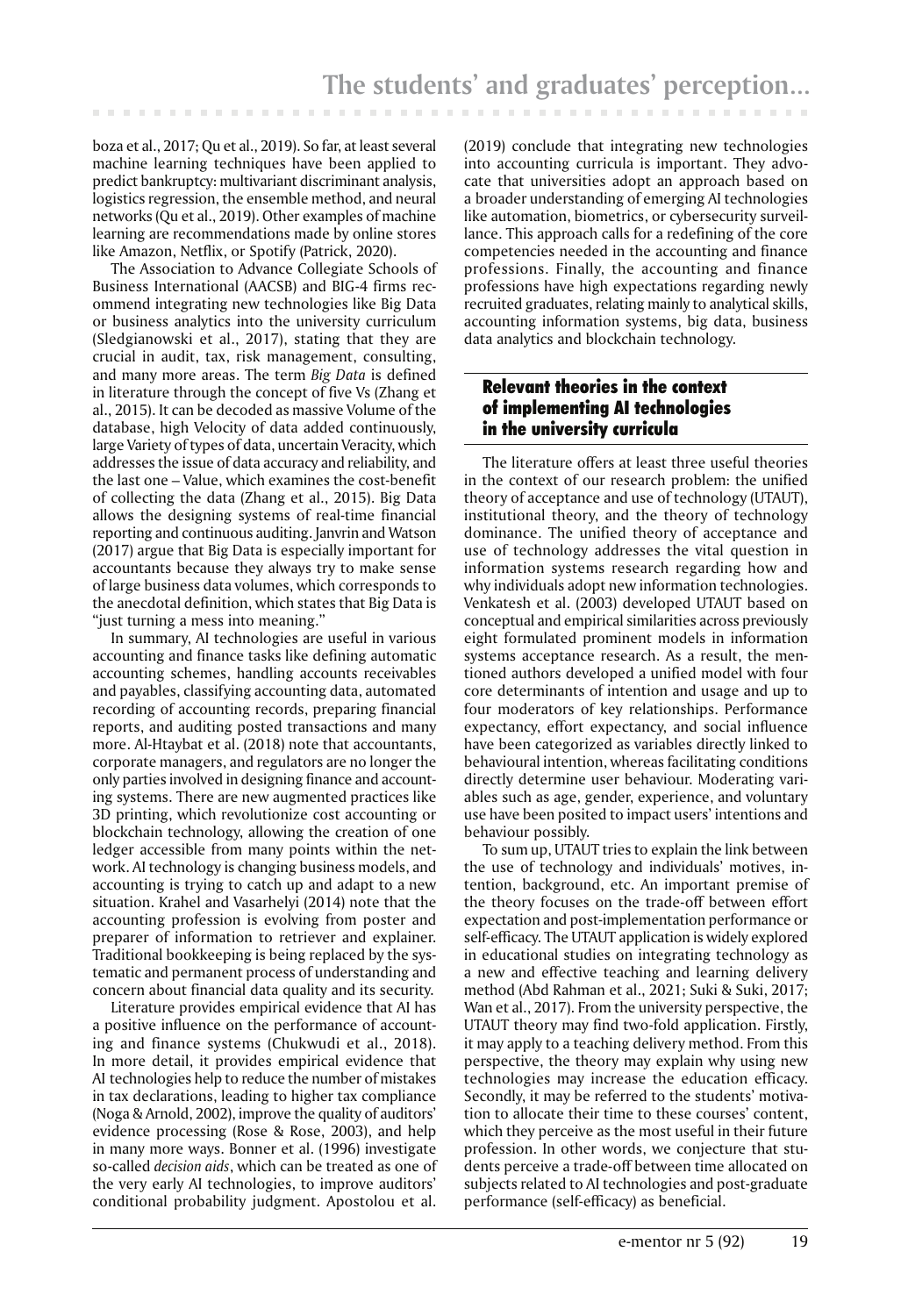The institutional theory posits that institutions are founded on the "everyday activities of individuals" (Powell & Colyvas, 2008). The individual's actions are driven by structural (normative and coercive pressure) and ideational elements. In the context of the accounting and finance professions, ideational drivers refer to social responsibility. From this perspective, professionals identify themselves with the organization and society as a whole. Implementation of the technology is perceived to be in the best interest of the community. For this reason, the readiness to use the new technologies among accountants and finance professionals may be higher. Also, the awareness of social responsibility may grow with professional experience.

The theory of technology dominance, developed by Arnold and Sutton (1998), focuses on so-called *intelligent decision aids* (IDAs), also referred to as *expert systems* or *intelligent systems*. They are software-intensive systems that integrate the expertise of one or more experts in a given area and are intended to provide detailed recommendations or expert advice in making a decision more optimal (Arnold et al., 2004). Arnold and Sutton (1998) investigate the prerequisites of successful IDA implementation. The theory predicts individuals' tendency to reliance on IDAs' recommendations from the perspective of four factors: task experience, task complexity, the familiarity of the technology, and cognitive fit (Triki & Weisner, 2014). Arnold and Sutton (1998) postulate that the successful use of IDA recommendations has two prerequisites: the user must accept the technology, and must incorporate it into the decision-making process. According to this premise, the education of professionals plays an important role in the implementation of AI technologies, especially when familiarity with the technology is considered.

The literature presents theories offering different angles to analyze the relationship between professionals and new technologies. The first is the motivation sphere, where the UTAUT theory focuses on postimplementation benefits as opposed to the effort expectation. Secondly, the premises of institutional theory strengthen the motivation sphere through the ideational driver – the mission of the finance and accounting profession, and awareness of social responsibility. Thirdly, the theory of technology dominance points out the user-internal acceptance of the new technologies, in which university education may play an important role.

### Sample selection, research design and results

We have chosen the unique Polish setting due to its favourable qualities. Firstly, Poland was the first CEE economy promoted by FTSE Russel's index provider from 'Emerging Market' to the 'Developed Market' status, illustrating the progress over time. Poland offers optimal conditions for international corporations, a good-quality institutional framework, a low level of business risk, and a labour market having well-skilled and educated professionals. At the same time, Poland still holds some characteristics typical of other emerging economies, like the lower labour cost. Secondly,

Polish society is relatively young as compared to older EU members, even though the population is ageing very fast (Maj-Waśniowska & Jedynak, 2020). Despite this, the number of students and graduates in Poland is impressive. In the academic year 2020/21, there are more than 1.2 m students and around 300,000 graduates (GUS, 2021). Last but not least, Poland is also one of the world leaders in terms of providing financial outsourcing services thanks to its ability to offer well-educated graduates to international corporations (Łada et al., 2020). The market of outsourcing financial services evolved from executing the simplest accounting tasks to the present state, in which complex financial instruments are processed. The new technologies are constantly being implemented, which induces the raising of expectations of the business sector regarding the graduates' competencies. Therefore, from Poland's point of view, we can determine the utility of academic curricula from both students' and graduates' perspectives. Our study emphasizes the role of courses focusing on new technologies from the broad spectrum of artificial intelligence.

So far, academic curricula have been focused on basic computer-based courses like those teaching how to use spreadsheet software, accounting information systems (AIS), or the application of expert systems in finance. Courses including and explaining technologies like robotics, machine learning, or Big Data are still rare and occur as a novelty in the academic curricula.

We have surveyed two groups of respondents: graduate and undergraduate students enrolled at the Cracow University of Economics, located in a city known as one of the world's largest financial outsourcing services centres. The graduates of that university are sought for by large corporations and can easily find employment in an international environment, requiring technology-oriented skills and knowledge of the latest computer-based technologies. Both groups, students and graduates, are completing or have completed finance and accounting studies. Informal interviews and discussions with the students and graduates preceded the construction of the survey. This allows us, scholars teaching the course, to identify key challenges and problems in accounting and finance curricula. The survey was prepared in the google form and distributed among students and graduates in February 2021. The survey was anonymous. It consisted of multiple-choice questions, Likert scale questions, ranking questions, and open-ended questions. Overall, the survey consisted of 16 questions. The Science Club "Audit" helped us to distribute the link to students and graduates.

The students' survey results show the sample structure of which more than 70% are women, and almost 96% had already completed an internship in their field of study. Students evaluate academic curricula as good (55%) or very good (40%) and express the opinion that computer-based subjects (i.e., financial analysis using spreadsheets or information systems in finance and accounting) are useful (37%) or very useful (46%), and the time allocated to these subjects should be extended (85%). The survey shows that when they were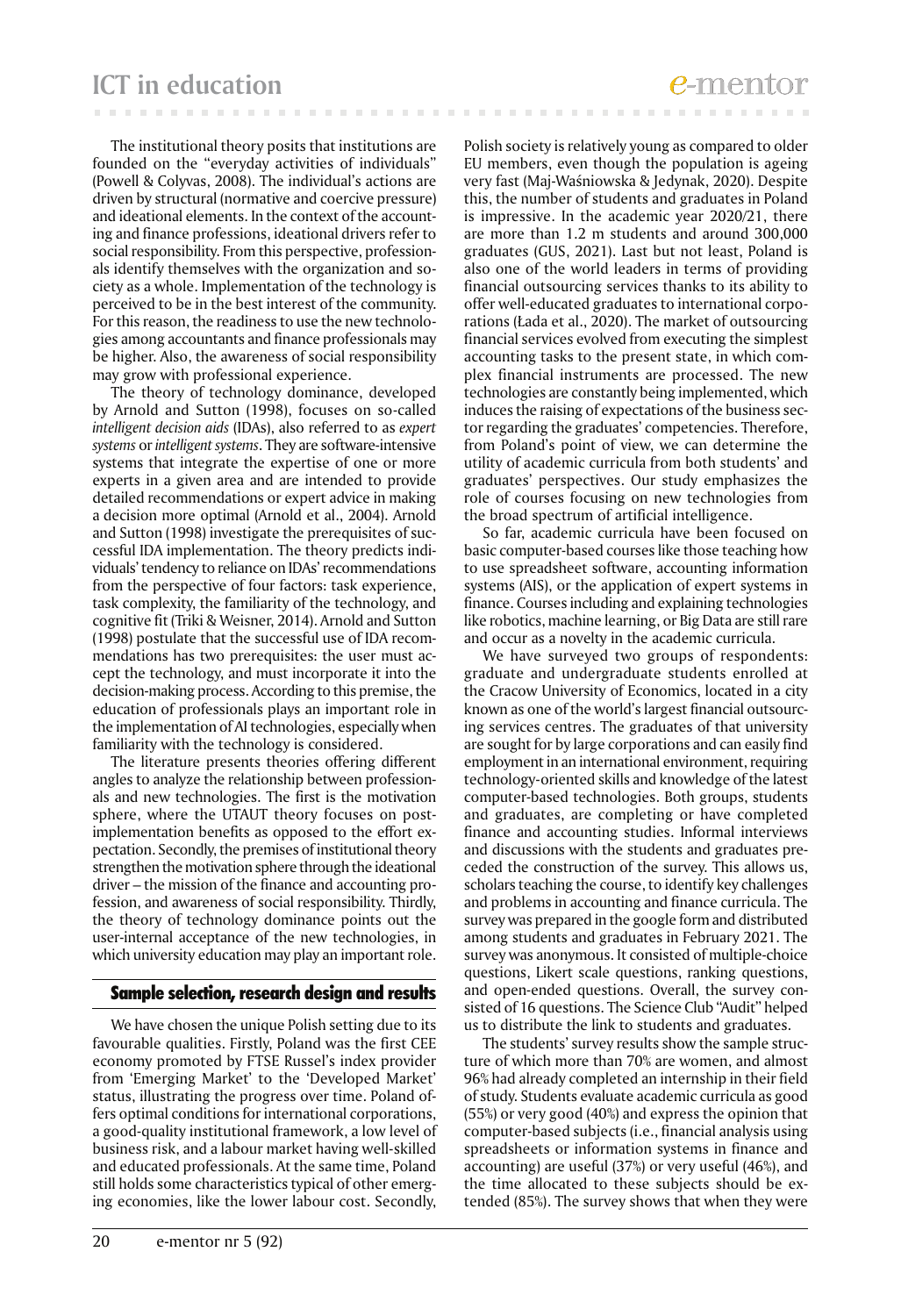studying students encountered one of the following terms: AI (14%), robotics (32%), machine-learning (15%), expert systems (56%), and data mining (14%).

Our graduates' survey addresses two areas: the importance of computer-based technologies in their daily work, and the evaluation of academic curricula. The graduates' survey results show the sample structure of which more than 65% are women. The results are mixed with regard to years of professional experience, where 25% are graduates completed their undergraduate studies more than ten years ago, while 20% of respondents completed their undergraduate studies one year ago. Furthermore, 35% of graduates report working in big international corporations dealing with financial services, and 22% in the big multinational corporations, while the others say that they work in another type of company or institution. Graduates evaluate academic curricula based on their working experience moderately positively (67%) or positively (15%), and only 18% of them express a moderately negative opinion. Graduates were asked which type of subjects are the most useful in their current work. The majority (90%) indicated core courses like for example International Financial Reporting Standards (IFRSs), Financial Audit, Financial Instruments, etc. 57% of respondents named computer-based subjects, while only 20% referred to topics like micro, macroeconomy or similar, and only 2% highlighted general academic courses like philosophy or ethics. Graduates report the following final grades on their diplomas: excellent (10%), very good (65%), and good (25%). They also express the need to extend the time allocated in the academic curricula to computer-based subjects.

The graduates' survey results show that almost 67% of them did not have any opportunity to learn about artificial intelligence, robotics, or data mining. In comparison, 28% learned about technologies in their work and only small fractions during the academic or post-diploma studies. Where the technologies adopted by an employer are concerned, almost 85% of graduates report that their firms are using the following as their finance tools: robotics (85%), expert systems (32%), data mining (28%), artificial intelligence (10%) and machine-learning (6%). According to most surveys, these technologies optimize the finance processes, mainly for automatic accounting records, financial analysis, and financial statements preparation. The most useful knowledge and skills in day-to-day work are robotics (63%), expert systems (44%), data mining in finance (41%), artificial intelligence (25%), and machinelearning in finance (16%). Overall, the results highlight the importance of computer-based technologies and, at the same time, insufficient academic education in this regard, which can be only partly explained by the fact that respondents graduated from university many years ago. Therefore, the insufficient academic curricula on the use of AI technologies in accounting and finance courses are not only a problem from the past, but also a challenge for the future.

The second area of our study addresses the graduates' impressions of the academic curriculum of the

studies they completed. Firstly, the results show that the most useful subjects in their current profession are the core (100%) and computer-based (63%) subjects. Based on their professional experience, graduates speak of the academic curricula they followed very positively (21%) or moderately positively (63%), and (17%) moderately negatively.

Our survey of students shows that they find the following subjects most useful: expert systems in finance and accounting (56%), robotics (32%), machine-learning (15%), and data mining (14%). At the same time, most students express a willingness to allocate much more time in the academic curricula to computer-based subjects. Students report much more frequent contact with computer-based topics in their curricula as compared to graduates.

The last issue we investigate is what drives the demand for knowledge of the most advanced computerbased subject – artificial intelligence. We hypothesize that graduates with long professional experience working in the international environment are more inclined to seek knowledge on AI, which we have explored using a logit regression with an odds ratio test. Our study sample consisted of 50 responses provided by graduates. We used the following model:

$$
Y_{-}Al_{i} = \alpha_{0} + \alpha_{1}GENDER + \alpha_{2}Y_{-}EXP_{i} ++ \alpha_{3}CORP_{-}ERPII_{i} + + \alpha_{4}FIN_{-}OUT_{i} ++ \alpha_{5}UNIV_{-}GRADE_{i} + + \alpha_{6}EVAL_{-}STUDY_{i} + E
$$
 (1)

The second hypothesis addresses the difference in students' and graduates' perception regarding the importance of AI technology. To investigate the difference in the students' and graduates' perception of the explored aspect, we added the variable of students versus graduates (ST\_VS\_GR) and run a logit regression in a pooled sample of students and graduates, which made a total of 229 respondents. Therefore, we used the following model:

 $Y_A I_i = \alpha_0 + \alpha_1 ST_V S.GR_i + \alpha_2 GENDER_i +$  $+\alpha_3 Y$  EXP<sub>i</sub> +  $\alpha_4$ CORP ERPII<sub>i</sub> +  $\alpha_5$ FIN OUT<sub>i</sub> +  $+\alpha_6$ UNIV\_GRADE<sub>i</sub> +  $\alpha_7$ EVAL\_STUDY<sub>i</sub> + E (2)

Where:

Y\_AI*<sup>i</sup>* – a dichotomous variable coded as 1 when the respondent *i* selected AI as the priority in terms of the most useful computer-based technology required in their profession;

ST\_VS\_GR*<sup>i</sup>* – a dichotomous variable coded as 1/0 (student/graduate);

GENDER*<sup>i</sup>* – a dichotomous variable coded as 1/0 (female/male);

Y\_EXP*<sup>i</sup>* – years of experience coded from 1 to 5 based on the years of professional experience (1 year or less, 1–2 years, 3–5 years, 6–10 years, 11 years or more, and zero in the case of students);

CORP\_ERPII*<sup>i</sup>* – graduates working in large multinational companies in which the finance/accounting departments use an ERPII system or equivalent;

FIN\_OUT*<sup>i</sup>* – graduates working in large international corporations providing financial services (outsourcing of finance and accounting, financial instruments, etc.);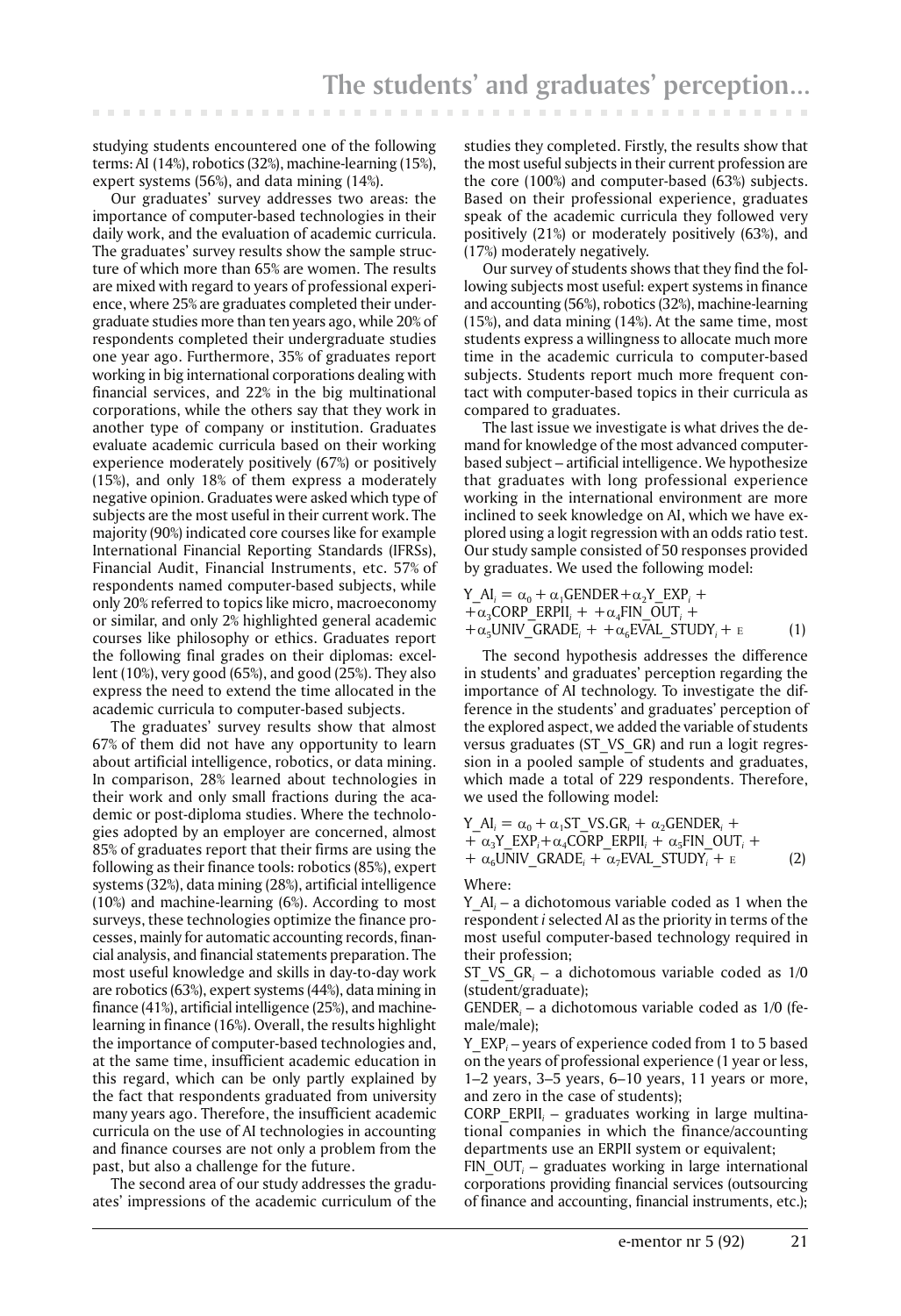UNIV\_GRADE*<sup>i</sup>* – the university final grade coded from 1 to  $\overline{4}$ :

EVAL\_STUDY*<sup>i</sup>* – assessment of the academic curriculum in order from 1 (lowest grade) to 4 (highest grade).

Our findings provide empirical evidence to uphold the first hypothesis and imply that graduates with more professional experience and working in an international environment, especially in financial services sector, perceive AI as the key technology to learn. The results of the second model suggest that graduates are more inclined to learn AI technologies than students, which can be explained by the professional experience of graduates.

The results of the second model based on the pooled sample of students and graduates suggest that respondents who have contact in their work with an ERPII system or equivalent are more inclined to perceive AI as a key technology to be learned. The regression results (Table 1) suggest that graduates are more willing to learn AI technologies than students (ST\_VS\_GR is statistically significant – p-value below 0.1 and odds ratio below 1.0). This implies that graduates are more aware and troubled by the lack of AI background. The results for the Y\_EXP variable, where the p-value is statistically significant and the odds ratio above one, suggest that the more experienced the graduate is, the more they appreciate the significance of AI in academic curricula. Our findings indicate that graduates working in large multinational companies in which the finance/accounting departments use an ERPII system or equivalent, are more willing to learn AI technologies. The same interpretation applies for the FIN\_OUT variable, suggesting that graduates working in large international corporations providing financial services are also more ready to learn AI.

Our study has at least several important limitations. Firstly, our sample consists of students and graduates of only one university in Poland. Secondly, more determinants affect the attitude towards AI technologies than those used in our models. Thirdly, our study is based on the opinions and impressions of the surveyed with all its limitations. In this type of questionnaire research, there is always a threat of cognitive bias. For example, the respondents will express their "internal willingness" to use modern technological solutions and not the demand from the workplace.

### Discussion and conclusions

The results of our study, in general, provide a supportive argument for the UTAUT theory. Implementing AI technology is perceived to be more beneficial for graduates with more professional experience than students. The trade-off threshold is affected from both sides. Firstly, our findings imply that graduates are more aware of the benefits of AI technologies. Therefore, the perceived post-implementation performance or self-efficacy is higher, especially when based on personal experience. Secondly, we do not know which group, students or graduates, has more knowledge and competence in AI technologies. However, the informal interviews with our students and graduates lead us to conclude that the latter group has more knowledge and experience in this field. Therefore, we conjecture that the effort expectation is lower when the knowledge and skills of AI technologies are higher. However, this issue needs further investigation.

We provide further empirical evidence supporting the institutional theory in the context of new technology use. Our results support the premise that greater professional experience leads to higher social responsibility and awareness. It forms a professional attitude

#### Table 1

|                   | Model 1                |        |                    | Model 2              |        |                                               |
|-------------------|------------------------|--------|--------------------|----------------------|--------|-----------------------------------------------|
| Variable          | <b>Graduate Survey</b> |        |                    | <b>Pooled Sample</b> |        |                                               |
|                   | Odds ratio             | P >  z |                    | Odds ratio           | P >  z |                                               |
| Intercept         | 1.76e-07               | 0.020  |                    | 0.004                | 0.010  |                                               |
| ST VS GR          |                        |        |                    | 0.0161               | 0.092  | $($ <sup>**</sup> )                           |
| <b>GENDER</b>     | 1.5581                 | 0.715  |                    | 2.5381               | 0.230  |                                               |
| Y EXP             | 4.1360                 | 0.012  | $\binom{4}{3}$     | 3.6863               | 0.008  | (***)                                         |
| <b>CORP ERPII</b> | 12.4157                | 0.110  |                    | 11.9178              | 0.077  | $($ *)                                        |
| FIN_OUT           | 14.9778                | 0.077  | $($ <sup>*</sup> ) | 19.4857              | 0.033  | $\binom{\text{diss}(\mathbf{r})}{\mathbf{r}}$ |
| UNIV_GRADE        | 1.0800                 | 0.944  |                    | 1.1689               | 0.745  |                                               |
| EVAL_STUDY        | 9.0333                 | 0.150  |                    | 1.3679               | 0.429  |                                               |
| No. of obs.       | 50                     |        |                    | 229                  |        |                                               |
| LR chi $2(7)$     | 34.19                  |        |                    | 47.85                |        |                                               |
| Prob > chi2       | 0.0000                 |        |                    | 0.0000               |        |                                               |
| Pseudo $R^2$ 2    | 0.6203                 |        |                    | 0.3526               |        |                                               |

*Source:* authors' own work.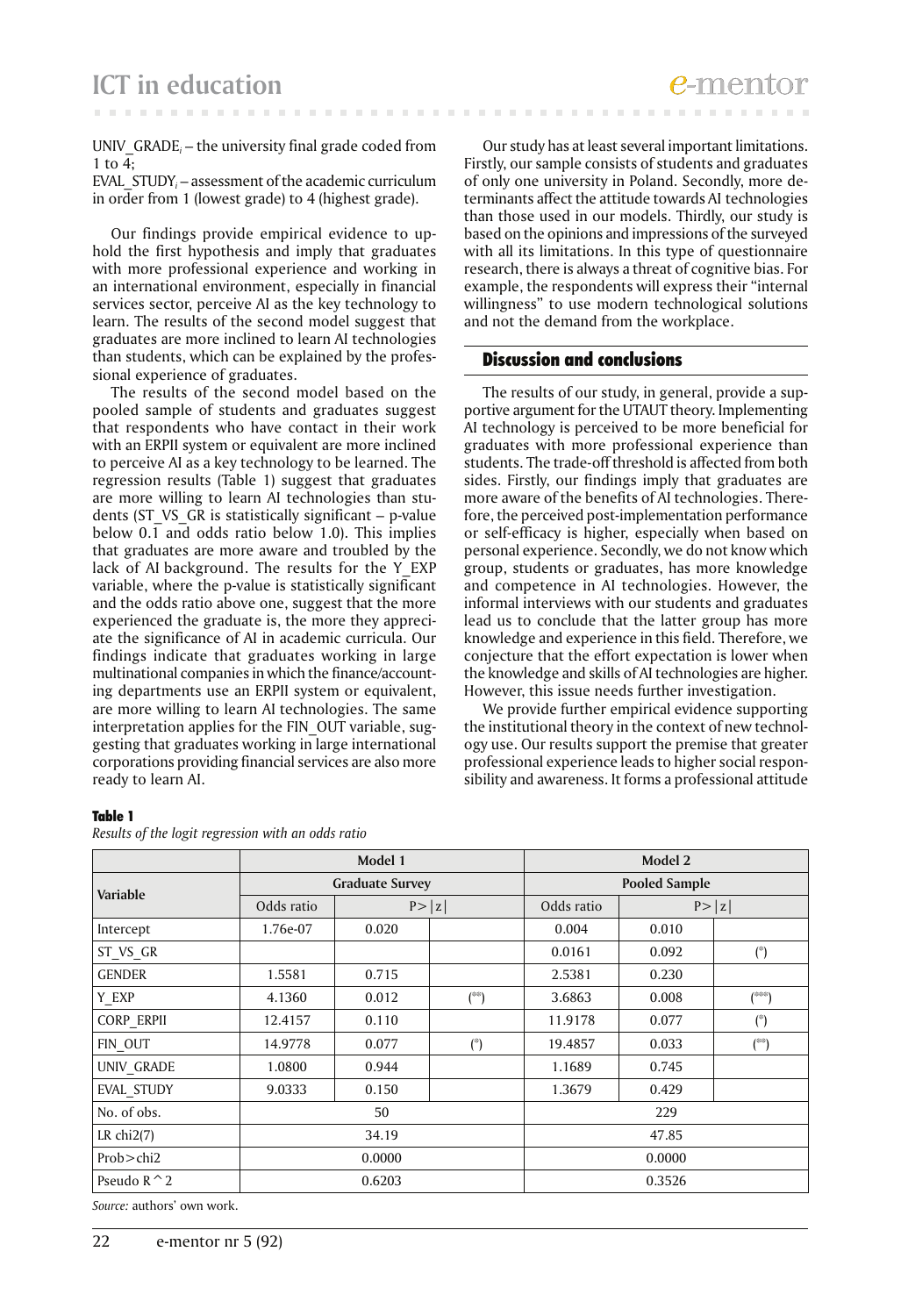towards new technologies and a willingness to devote time to learning. Employee commitment is a crucial factor of success. As Alamin et al. (2020) note, the accounting profession is very specific. Accountants are unique among other corporate staff with features like community affiliation, social obligation, belief in selfregulation, autonomy demands, a constant need for education, and professional dedication. Professional accounting organizations create coercive pressure for self-development. The sense of the greater good and belief that accounting and finance professions promote are beneficial for society. These characteristics form accountants' attitudes towards new technologies. However, former education also plays an important role. AI technologies are already changing the corporations' landscape, especially in financial outsourcing services and financial departments. Universities may either stand aside or embrace the change and play an important role in shaping future generations of accountants and financial experts.

. . . . . . .

Nowadays, technological change is much less voluntary, and the digitalized environment is enforced in modern organizations. Still, resistance to change hampers the implementation of new technologies. Alamin et al. (2020) note that companies in the US reported \$30 billion in unused software over four years. The worker's attitude towards new technologies may result in frustration, ambivalence and underuse. Therefore, addressing the issues of new technologies in the university curricula may solve this problem at least partially. This supposition is confirmed by the requirements of the A5 standard issued by AACSB (http://www.aacsb.edu). This standard recommends that accounting programs include learning experiences, developing skills and knowledge concerning integrating information technology in accounting and business. These technologies relate to data analytics like data management, modelling, text analysis, predictive analysis, data creation, data storage and sharing, data analytics, data mining, and data reporting. Finally, the standard calls for integrating current and emerging technologies throughout academic curricula.

Our findings also provide additional context for the theory of technology dominance. However, our research design does not allow us to address the premises of that theory directly. We can point out that there is a wide acceptance of the use of technology among students and graduates of the finance and accounting professions. We did not investigate the level of familiarity with AI technologies and how it is incorporated into the decision-making process, which is an avenue for future research. However, we expect that incorporating AI technology into the university curricula will increase the degree of ease associated with the use of new technologies.

Generally, both the surveyed groups – graduates and students alike – are convinced that computerbased courses are of importance for their future profession. In the former group, the most useful computer-based AI technologies are robotics, expert

systems, and data mining in finance, while for the latter group these are expert systems in finance and accounting, robotics, and machine learning. As AI technology is the most advanced technology-based course, the surveyed graduates demonstrate more awareness of it and more demand for it, especially those working in international financial corporations providing financial outsourcing services and with a longer period of professional experience. Our study results call for a change in the academic curricula adopted in the field of finance and accounting studies. Both students and – to an even greater extent – graduates wish to see more time allocated to computer-based courses and the different scope of AI technologies. In the case of the latter group, the expectations are based on their professional experience.

. . . . . . . .

Our findings and discussions with graduates lead us to conclude that two sets of skills are needed. Firstly, the core traditional knowledge of finance and accounting is required in the labour market related to double-entry bookkeeping, decision-making, or critical thinking. Secondly, the second set of skills related to new technologies is gaining in importance. This relates to skills like the ability to use new technologies, analytical capacity, and problem-solving in the computer/ internet environment.

Based on the UTAUT theory premises, we can deduce that introducing in accounting and finance studies subjects designated to AI technologies will increase the acceptance and decrease the expectation of effort related to new technologies. Secondly, based on the theory of technology dominance, we conjecture that learning AI technology at an early stage of their career allows professionals to incorporate it into the decision-making process more swiftly, which at an older age may be problematic. Finally, based on the institutional theory, we argue that subjects related to professional ethics also curtail user resistance to new technologies as long as it is perceived to be beneficial for the organization and society. Therefore, changing and adopting university curricula may be crucial for adopting new technologies in organizations.

Our results have several important implications. Firstly, our findings may motivate scholars in other fields to test whether the new AI technologies may potentially affect other professions and should be incorporated into academic education. Secondly, the findings upon university policymakers to redefine desired graduates' core competencies and skills, change university curricula, and incorporate new technologies into the teaching content and delivery methods to address the needs of the labour market. Future research should investigate in more detail which aspects of AI technologies may enrich accounting and finance courses. In this regard, it is advisable to work closely with business practice and the professional bodies like the Polish Accounting Association or the Polish Chamber of Statutory Auditors. Finally, our study identifies limitations of the academic curricula concerning the new technologies and leads us to conclude that lifetime learning is becoming a necessity of the day.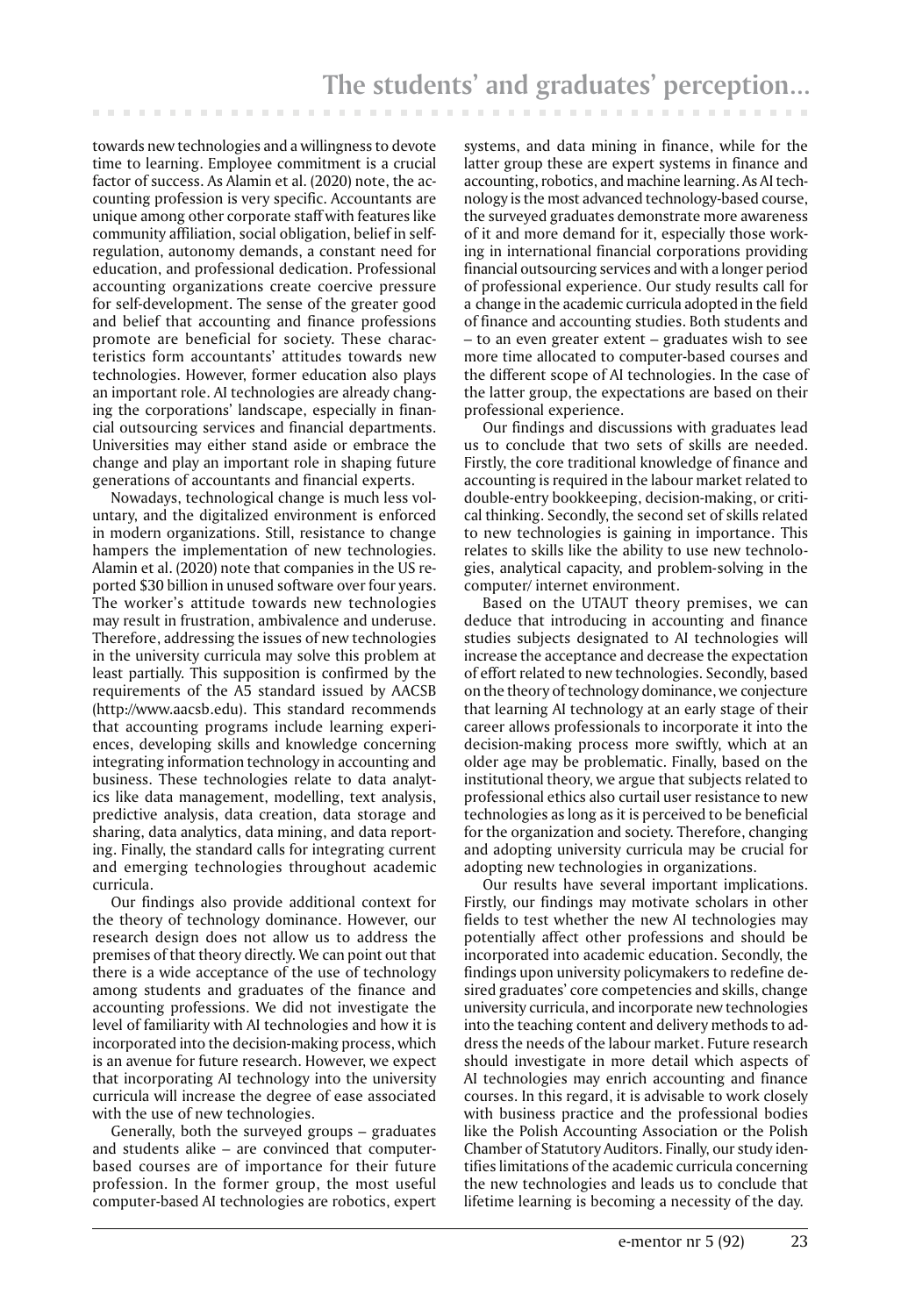#### References

Abd Rahman, S. F., Md Yunus, M., & Hashim, H. (2021). Applying UTAUT in predicting ESL lecturers intention to use flipped learning. *Sustainability*, *13*(15), 8571. https:// doi.org/10.3390/su13158571

Alamin, A. A., Wilkin, C. L., Yeoh, W., & Warren, M. (2020). The impact of self-efficacy on accountants' behavioral intention to adopt and use accounting information systems. *Journal of Information Systems*, *34*(3), 31–46. https://doi.org/10.2308/isys-52617

Al-Htaybat, K., Alberti-Alhtaybat, L. von, & Alhatabat, Z. (2018). Educating digital natives for the future: accounting educators' evaluation of the accounting curriculum. *Accounting Education*, *27*(4), 333–357. https://doi.org/10. 1080/09639284.2018.1437758

Apostolou, B., Dorminey, J. W., Hassell, J. M., & Hickey, A. (2019). Accounting education literature review (2018). *Journal of Accounting Education*, *47*, 1–27. https:// doi.org/10.1016/j.jaccedu.2019.02.001

Arnold, V., & Sutton, S. G. (1998). The theory of technology dominance: Understanding the impact of intelligent decision aids on decision maker's judgments. *Advances in Accounting Behavioral Research*, *1*, 175–194.

Arnold, V., Collier, P. A., Leech, S. A., & Sutton, S. G. (2004). Impact of intelligent decision aids on expert and novice decision-makers' judgments. *Accounting and Finance, 44*(1)*,* 1–26. https://doi.org/10.1111/j.1467- 629x.2004.00099.x

Ashok, M. L., Abhishek, N., & Divyashree, M. S. (2019). Emerging trends in accounting: An analysis of impact of robotics in accounting, reporting and auditing of business and financial information. *International Journal of Business Analytics and Intelligence, 7(2),* 28–34. https://doi. org/10.2139/ssrn.3524486

Autor, D. H., Levy, F., & Murnane, R. J. (2003). The skill content of recent technological change: An empirical exploration. *The Quarterly Journal of Economics*, *118*(4), 1279– 1333. https://doi.org/10.1162/003355303322552801

Barboza, F., Kimura, H., & Altman, E. (2017). Machine learning models and bankruptcy prediction. *Expert Systems with Applications*, *83*, 405–417. https://doi. org/10.1016/j.eswa.2017.04.006

Bonner, S. E., Libby, R., & Nelson, M. (1996). Using decision aids to improve auditors' conditional probability judgments. *The Accounting Review, 71*(2), 221–240. http:// www.jstor.org/stable/248447

Cho, S., Vasarhelyi, M. A., Sun, T., & Zhang, C. (2020). Learning from Machine Learning in accounting and assurance. *Journal of Emerging Technologies in Accounting*, *17*(1), 1–10. https://doi.org/10.2308/jeta-10718

Chukwudi, O., Echefu, S., Boniface, U., & Victoria, C. (2018). Effect of artificial intelligence on the performance of accounting operations among accounting firms in South East Nigeria. *Asian Journal of Economics, Business and Accounting*, *7*(2), 1–11. https://doi.org/10.9734/AJE-BA/2018/41641

Das, S., Dey, A., Pal, A., & Roy, N. (2015). Applications of Artificial Intelligence in Machine Learning: Review and prospect. *International Journal of Computer Applications*, *115*(9), 31–41. https://doi.org/10.5120/20182-2402

Duan, Y., Edwards, J. S., & Dwivedi, Y. K. (2019). Artificial intelligence for decision making in the era of Big Data – evolution, challenges and research agenda. *International Journal of Information Management*, *48*, 63–71. https://doi. org/10.1016/j.ijinfomgt.2019.01.021

European Commission. (2012). *Rethinking education: Investing in skills for better socio-economic outcomes.*  Communication from the Commission to the European Parliament Communication from the Commission to the European Parliament, the Council the European Economic and Social Committee and the Committee of the Regions. European Commission. https://eur-lex.europa.eu/legalcontent/EN/TXT/?uri=CELEX:52012DC0669

**ALCOHOL:** 

European Commission. (2018). *Promoting the relevance of higher education. Main report.* Publications Office of the European Union. https://op.europa.eu/en/publication-detail/- /publication/59d3a999-84b9-11e8-ac6a-01aa75ed71a1

Frey, C. B., & Osborne, M. A. (2017). The future of employment: How susceptible are jobs to computerization? *Technological Forecasting and Social Change*, *114*, 254–280. https://doi.org/10.1016/j.techfore.2016.08.019

Goldstein, P. J. (2005, December). *Academic analytics: The uses of management information and technology in higher education. Key findings*. Educause Center for Applied Research. https://er.educause.edu/-/media/files/ articles/2007/7/ekf0508.pdf?la=en&hash=72921740F4 D3C3E7F45B5989EBF86FD19F3EA2D7

GUS. (2021, June 15). *Szkolnictwo wyższe w roku akademickim 2020/21 (wyniki wstępne)*. https://stat.gov.pl/files/gfx/ portalinformacyjny/pl/defaultaktualnosci/5488/8/7/1/szkolnictwo\_wyzsze\_w\_roku\_akademickim\_2020-2021.pdf

Hawksworth, J., Berriman, R., & Goel, S. (2018). *Will robots really steal our jobs? An international analysis of the potential long term impact of automation.* Pricewaterhouse Coopers (PwC). https://www.pwc.co.uk/economic-services/ assets/international-impact-of-automation-feb-2018.pdf

Hwang, G.-J., Xie, H., Wah, B. W., & Gašević, D. (2020). Vision, challenges, roles and research issues of Artificial Intelligence in Education. *Computers and Education: Artificial Intelligence*, *1*(1), 1–5. https://doi.org/10.1016/ j.caeai.2020.100001

Janvrin, D. J., & Weidenmier Watson, M. (2017). "Big Data": A new twist to accounting. *Journal of Accounting Education*, *38*, 3–8. https://doi.org/10.1016/ j.jaccedu.2016.12.009

Krahel, J. P., & Vasarhelyi, M. A. (2014). AIS as facilitator of accounting change: technology, practice, and education. *Journal of Information Systems*, *28*(2), 1–15. https://doi.org/10.2308/isys-10412

Łada M., Konieczny A., & Wolak, J. (2020). A career in BPO and SSC Accounting Service Centers in Poland – the similarities and differences in selected aspects. *The Theoretical Journal of Accounting, 106*(162), 191–211.

Maj-Waśniowska, K., & Jedynak, T. (2020). The issues and challenges of local government units in the era of population ageing. *Administrative Sciences, 10*(2), 1–22. https://doi.org/10.3390/admsci10020036

Noga, T., & Arnold, V. (2002). Do tax decision support systems affect the accuracy of tax compliance decisions? *International Journal of Accounting Information Systems*, *3*(3), 125–144. https://doi.org/10.1016/S1467- 0895(02)00034-9

OECD. (2017). *In-depth analysis of the labour market relevance and outcomes of higher education systems: Analytical framework and country practices report. Enhancing higher education system performance*. https://www.oecd.org/education/skills-beyond-school/LMRO%20Report.pdf

Patrick, B. (2020, February 1). What is artificial intelligence? *Journal of Accountancy*. https://www.journalofaccountancy.com/issues/2020/feb/what-is-artificial-intelligence.html